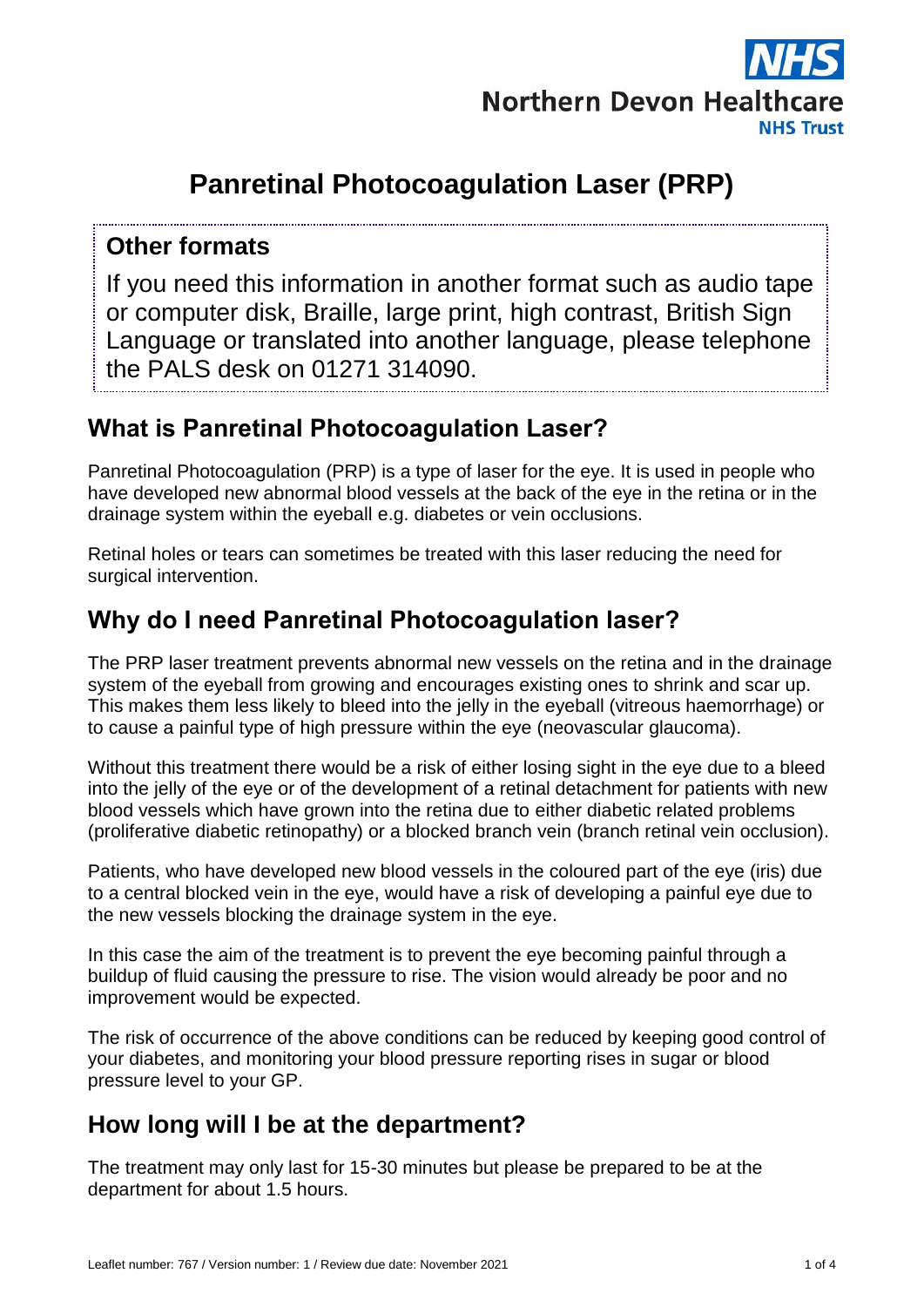# **What will happen?**

This treatment will be carried out in the Exmoor unit at NDDH. Please report to Exmoor unit reception on arrival.

A nurse will check your vision and instill some eye drops to dilate the pupil. These drops will blur your vision for 4-6 hours and allow the doctor to view the back of the eye during the laser treatment. **DO NOT DRIVE**.

You will be asked to sign a consent form for the treatment and specific risks to your eye condition will be discussed with you.

PRP laser involves applying many laser burns to the retina (lining at the back of the eye). It is often done over a number of sessions.

A local anaesthetic drop will be used prior to the laser treatment.

The laser is applied using a microscope with a chin rest and a special contact lens placed on the eye.

The treatment usually takes 15-30 minutes depending on how much treatment is required in your particular case.

# **What will happen afterwards?**

Following the treatment you can go home. You may notice discomfort or a dull ache in the eye after the treatment. Simple painkillers (Paracetamol) may be taken to help this.

Your vision will be "dazzled" or may seem darker after the treatment. This effect can last for 24-48 hours.

You should avoid driving for 24 hours after the treatment.

### **Possible benefits of having laser treatment?**

It reduces new blood vessel formation at the back of the eye, which will prevent further bleeding and loss of vision. Without PRP over 50% of patients with new vessels due to diabetes lost the sight in that eye.

It also reduces retinal leaking (oedema) due to damaged blood vessels which causes visual loss.

### **What is the prognosis or expected outcome of treatment?**

There is good scientific evidence that laser treatment will significantly reduce the risk of your vision deteriorating. It also reduces the risk of the eye developing painful high pressure.

# **Are there any possible complications?**

The laser treatment can reduce the peripheral (edge) field of vision. You may not notice the effect of this. However it might mean you will not meet the visual legal requirement for holding a driving license, particularly if both eyes need treatment. Ask the doctor about this if you are a driver.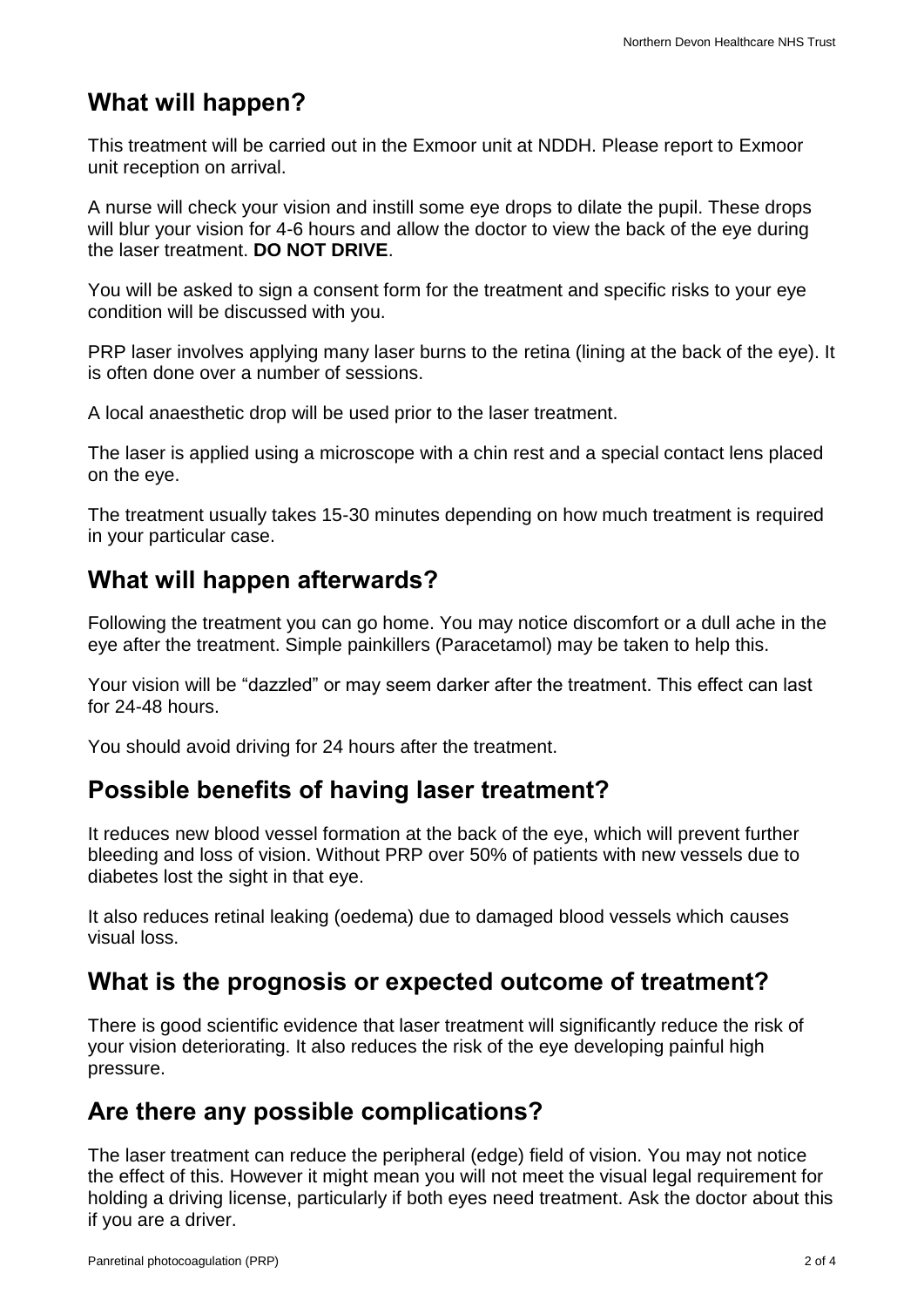Your night vision may be reduced and your colour vision altered in the eye having the treatment.

Rarely your vision may be worse after the treatment. This can be caused by a buildup of fluid at the back of the eye (macula oedema), bleeding within the eye (vitreous Haemorrhage) or extremely rarely an unintended burn to the center of the retina. This deterioration of vision may be permanent.

If you are concerned about any of these risks, or have any further queries, please speak to the consultant.

#### **Follow up**

A follow up appointment will be arranged for either a further session of PRP laser, or a follow up to check that the eye is responding to the treatment. This varies depending on the reason you are having the laser.

### **Further information**

If you have any questions or concerns please ask any member of the medical or nursing team or contact the eye clinic, Monday to Thursday 9am to 5am, Friday 9am to 1pm.

Tel: 01271 322647

The Royal National Institute of Blind People. (RNIB) Find out more at [www.rnib.org.uk](http://www.rnib.org.uk/) or phone the RNIB Helpline on 03031239999

The NHS Choices website. Find out more at<https://www.nhs.uk/>

### **References**

<https://www.hey.nhs.uk/patient-leaflet/panretinal-photocoagulation-laser-prp/>

#### **PALS**

The Patient Advice and Liaison Service (PALS) ensures that the NHS listens to patients, relatives, carers and friends, answers questions and resolves concerns as quickly as possible. If you have a query or concern call 01271 314090 or e-mail ndht.pals@nhs.net. You can also visit the PALS and Information Centre in person at North Devon District Hospital, Barnstaple.

#### **Have your say**

Northern Devon Healthcare NHS Trust aims to provide high quality services. However, please tell us when something could be improved. If you have a comment or compliment about a service or treatment, please raise your comments with a member of staff or the PALS team in the first instance.

'Care Opinion' comments forms are on all wards or online at www.careopinion.org.uk.